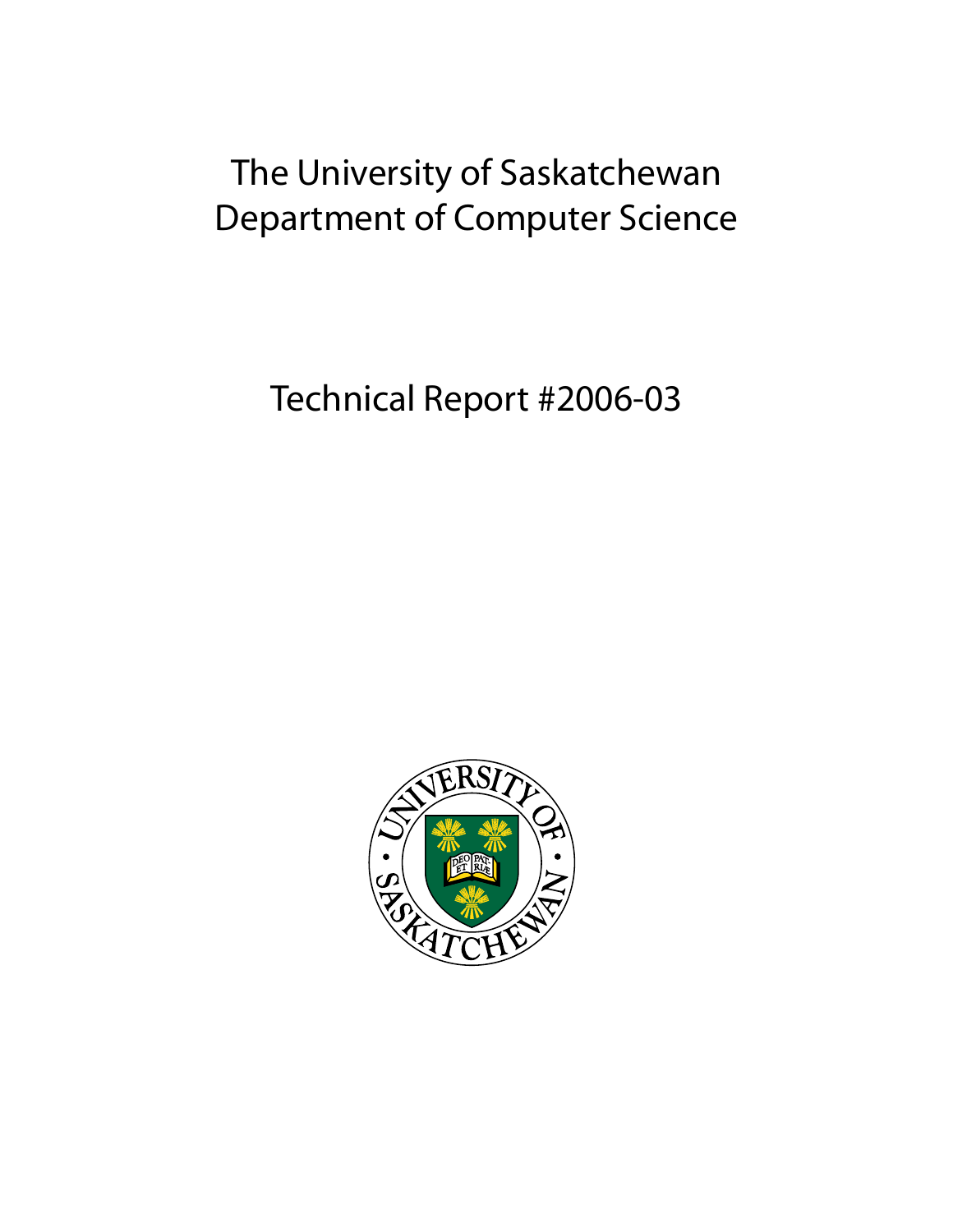# **SoftSphere: Dynamic Visualization of Coupling in Java Programs**

Andrew Sutherland

Software Research Lab Department of Computer Science University of Saskatchewan andrew.sutherland@usask.ca

#### **ABSTRACT**

The creation of an application for the effective visualization of software is a task requiring several steps. The steps required and the means for doing so are discussed. A prototype visualization application for visualizing software coupling is presented along with an assessment of the techniques presented therein. 3-D rendering is offered as the visualization medium for the prototype and answers are sought to a number of questions regarding the usefulness of this medium for visualizing software.

#### **AUTHOR KEYWORDS**

Software visualization, source code mining, threedimensional visualization

# **1 INTRODUCTION**

The development and maintenance of large software systems often involves performing complex tasks that require in-depth understanding and knowledge of the underlying code, documentation, and other design artifacts. The use of visual aids can simplify these tasks by removing the necessity to remember large amounts of information all at once.

Visualizations can be used to represent many different qualities or properties of software. Software visualizations allow a user to view various aspects of a system such as how a system evolves over time [4][18], the collaboration between its developers [14], execution of code at run-time [10], the logical structure of the software [2], or metrics pertaining to the code itself [5]. The purpose of representing these various aspects of software visually is to allow the user to recognize patterns and non-trivial relationships that without visual aids would have been too complex to recognize otherwise. For example, a program that visualizes collaboration between developers on a project may allow a manager to identify a particular developer that contributes to coupling between many of the components she has worked on. This conclusion may not have been as easily derived by looking at logs or written reports of what was changed.

The successful communication of information visually relies on determining the correct metaphor that is used to map software facts to visual entities.

#### **1.1. Basic Stages of Visualization**

Ware [17] states that all types of information visualization include four basic stages:

- The collection and storage of the data itself
- ! The preprocessing designed to transform the data into something we can understand
- The display hardware and the graphics algorithms that produce an image on the screen
- The human perceptual and cognitive system

The stages are interdependent on one another. For example, if the data collected and stored is incomplete or not suitable to the type of visualization required, the resulting visualization produced from the subsequent stages may not have the desired effect. Thus, in order to maximize the effectiveness of the visualization, it is necessary to take into account all four of these stages when creating a visualization application.

An initial implementation, SoftSphere, was constructed as an experimental platform on which various visualization techniques could be used. This paper discusses what visualization techniques were incorporated into the application and the basis behind them. Observations were made to determine what techniques could be improved and what additional techniques could be introduced for a more effective visualization.

3D rendering was the medium used to build the visualization. There is encouraging evidence that rendering in 3D does provide certain benefits [15], however it is still unclear what effects and techniques should be incorporated into a 3D visualization in order to maximize understanding. One of the goals of creating this application was to determine if 3D rendering is appropriate for representing software.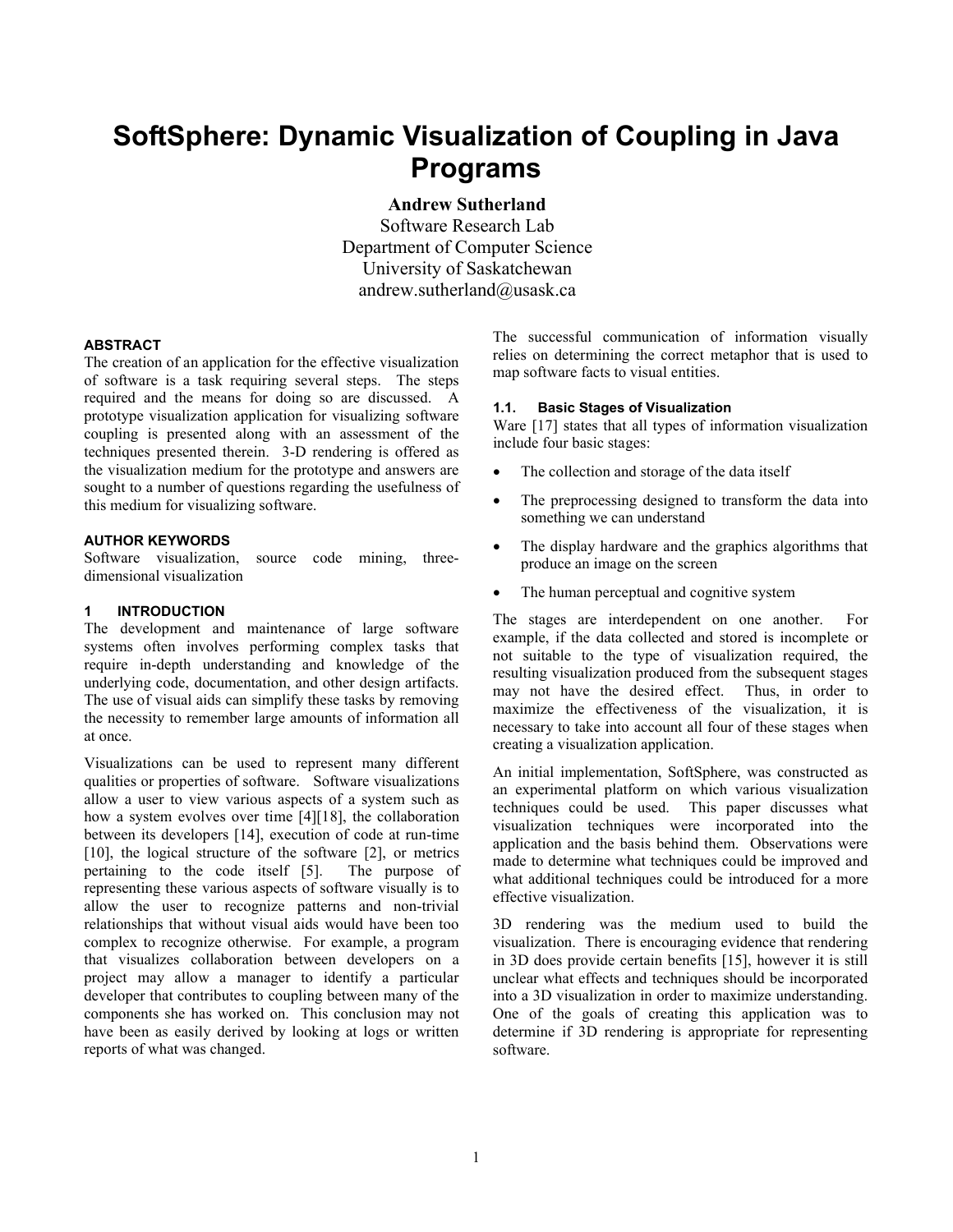#### **2 RELATED WORK**

Building an effective visualization requires familiarity with a number of related topics. There are a number of areas that have strong ties to software visualization. This section introduces some of the prerequisite knowledge necessary to construct an effective visualization application.

# **2.1. Data Mining**

Ware's first two stages of visualization involve collecting and storing the necessary information for visualization, followed by the transformation of the information into something we can understand. Presented here is an overview of how some visualization applications implement these first two important steps by mining data from CVS repositories and transforming the data into a representation that can be easily understood.

CVS (Concurrent Versioning System) is the version management method used for many open source projects. The information stored in CVS repositories contains information pertaining to file administration such as when files were last altered and by whom, and other information regarding what was changed with each commit. These qualities makes CVS repositories attractive targets for data mining as many types of useful information spanning a long time period can be found in a single, accessible place.

softChange [5][6] is a one such application that uses a CVS repository as one of its sources for software evolution information.

One of the difficulties in working with CVS repositories is that CVS does not keep track of what individual files were modified concurrently. The creators of softChange stress that it is important to know what files were modified at the same time, as concurrent change indicates a relationship between these files. softChange denotes a *modification request* (MR) as the set of files committed simultaneously in a single CVS commit. The application then analyzes source code contained in the files of each MR, and creates a factbase by listing the function, methods, and classes that have been added, modified, or removed from one MR to the next. softChange also cross-references these facts with other sources such as Bugzilla reports and mail archives in order to obtain a more concrete factbase.

The drawback to the method used by softChange is that is unlikely that a modification request by their definition will always contain related files. A single MR may contain files from multiple tasks that happened to be performed in between commits. This condition will result in otherwise unrelated files being logically coupled. The opposite may also occur, where files with some logical connection are committed separately, resulting in missed file relations. In summary, the procedure employed by softChange may make too large of an assumption about how developers use CVS to manage open source projects.

ProjectWatcher [14] is another application that mines information obtained from a CVS repository. However,

the approach taken by ProjectWatcher differs significantly from the approach taken by softChange. ProjectWatcher tracks local interaction history of developers to support awareness in team-based software development. To do this, a shadow CVS repository is used to track changes as each developer makes them. A factbase of user edits is kept up to date as auto-commits are performed on the shadow repository. A TXL [16] program is used to uniquely identify all entities in the software (such as modules, methods, variables, etc.). Activity information can then generated by cross-referencing the shadow repository with the name factbase generated by the TXL program. This approach has a significant advantage over the modification request method used by softChange as it does not rely on assumptions made about the relationships between entities.

# **2.2. Visualizing in 3D**

Ware's final two stages of visualization [17] involve using graphics algorithms to produce an image on the screen that affords better understanding of the underlying factual data. There is evidence that using 3D graphics algorithms to produce these images has certain benefits related to how the human visual system perceives and processes information [7].

Radfelder et al. [11] attempt to improve understanding of UML diagrams by introducing a third dimension. They claim that traditional 2D UML diagrams can be irritating to the user if two related entities of interest are located on opposing ends of the diagram. This problem occurs especially in complex class diagrams with many relations between entities. Their solution to this problem consists of dynamically bringing the related entities to the foreground of the visualization and moving the other entities to the background. The authors claim that this form of transformation – moving things of interest smoothly to the front and moving things which have lost their particularity to the background  $-$  is closer to the way human beings interact with physical objects. That is, real-world objects we are not interested in typically do not disappear, but are moved aside to our peripheral vision.

Balzer et al. [2] use an interesting 3D representation of software in their application, Software Landscapes (see Figure 1). Balzer claims that information density in a single view should be maximized under the constraint of comprehensibility. That is, there should not be more visual data in a single view than can be easily comprehended by the human visual system. The method proposed by Balzer realizes this rule by allowing the user to easily move between levels of abstraction and to different parts of the visualized system. The claim is that object-oriented software can be naturally mapped to the landscape metaphor due the hierarchical nature of software. Balzer also argues that because human beings naturally know how to navigate through a landscape (i.e. enter/exit structures, move around obstacles) that this metaphor will allow users to more easy familiarize themselves with the application,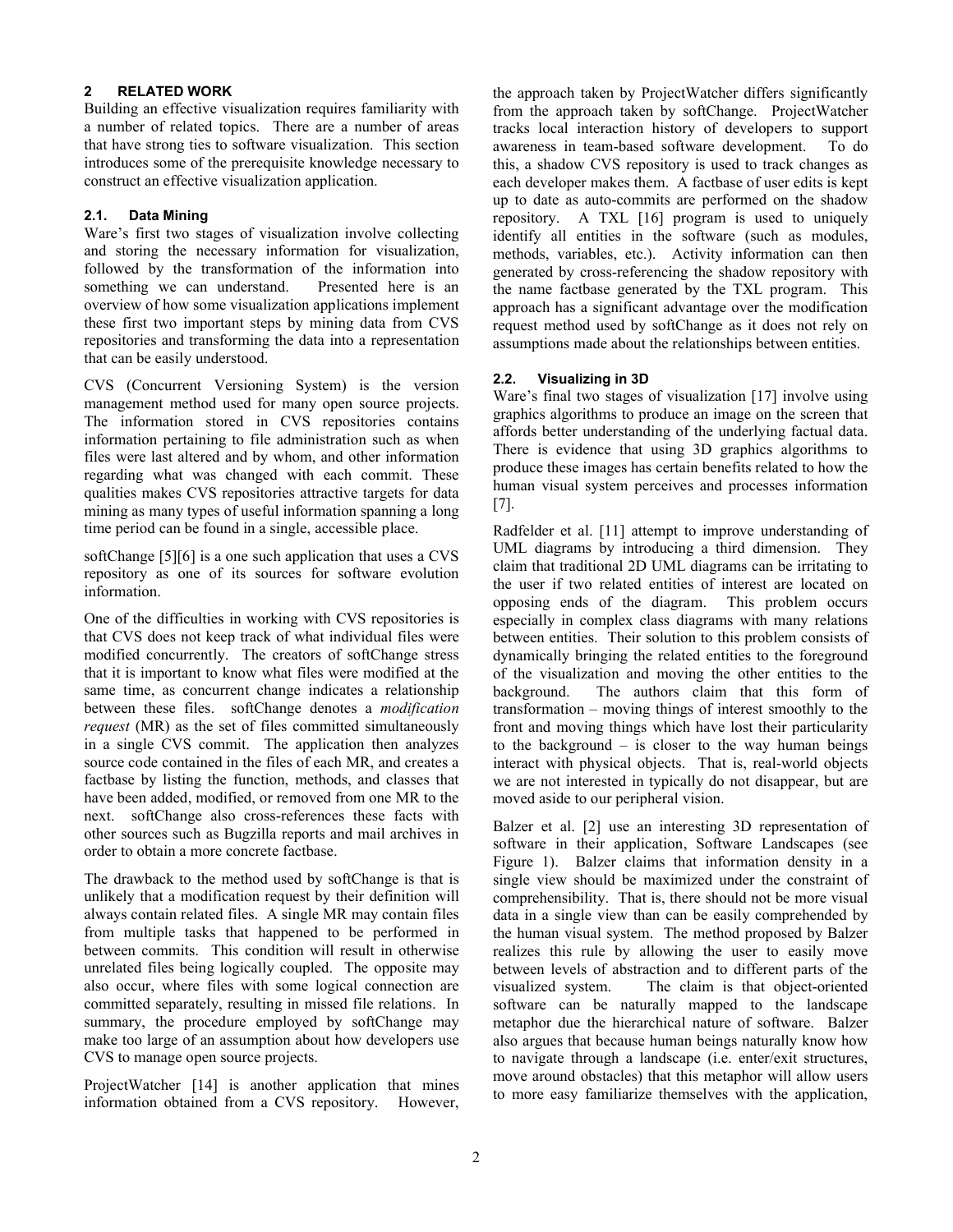which will in turn allow the user to understand the software more effectively.



Figure 1 - Software Landscapes

#### **2.3. Clustering and Visualization Layout**

Spatial arrangement of visual entities is often used to convey relationships between the correlating entities in the software. This is because is it a natural human tendency to group related objects, so it makes sense to group objects visually in order to express their logical relationship. Determining a layout for visual entities can be assisted by using a clustering algorithm. Clustering in itself is a very sophisticated reverse engineering technique [1] and a complete summary of the field would be beyond the scope of this paper. Discussed here is some of the literature related to clustering and how it can be applied to software visualization.

Anquetil et al. [1] performed a comparative study of clustering algorithms and their application to software remoduralisation. Their definition of clustering is an activity in reverse engineering that consists of gathering software entities (modules, routines, etc.) that compose the system into meaningful (highly cohesive) and independent (loosely coupled) groups. Anquetil states that is necessary to define a description of each entity such that it can be clustered according to some scheme, and to define a coupling between entities. The coupling between entities determines when two entities form a cohesive cluster. Coupling may be defined as a dependency  $-$  i.e. a direct link, or it may be defined by similar behaviour – i.e. a sibling link. For example, in the case of Java classes, if coupling was defined as external method calls, this would be a direct link coupling. The more method calls between two classes, the higher the coupling. If coupling surpasses a certain threshold, these classes should be in the same cluster. On the other hand, if coupling is defined as the number of times classes call the same methods of another class; this would be sibling link coupling.

Layout of visualizations for software often incorporate clustering as described above to arrange entities visually. GEVOL [4] visualizes software evolution using a series of graphs representing the state of the software at various points in lifetime of the software. Nodes represent entities (classes, methods, etc.) in a Java program and edges represent inheritance or calls. Coupling between the entities is represented as weights assigned to each node. The weight of each node is determined by the number of times it appears over the total number of versions of the software. The weighted nodes are fed into a force algorithm, automatically determining the layout of the graph.

Noack et al. [9] use a layout algorithm based on gravitation. Nodes representing entities with high cohesion are "attracted" to one another, while nodes that are more loosely coupled are "repelled". The result is a selforganizing system of nodes that automatically arrange themselves into clusters.

#### **2.4. Visualization of Software Evolution**

The changes software must undergo over its lifetime due to changing requirements and routine maintenance cause software systems to evolve over time [8]. Visualization techniques can be useful for extracting useful evolution data that is hidden among source releases, CVS repositiories, and maintenance logs.

Wu et al. [18] have adapted spectrographs to create a visualization application that conveys evolution information. By mapping software versions against software components and using colour to represent recent change, a notion is gained of what versions involved major changes to the system. This approach is useful for identifying points in the lifetime of the software where new functionality was added, or refactoring took place. Wu et al. denote these points as *software punctuations.* Their visualization is tested on a number of open source projects. Most of these projects had at least one or two release versions where the majority of the system had undergone substantial change.

GEVOL [4] visualizes software evolution by showing a series of snapshots in linear order. Each snapshot is representative of a particular aspect of the system at that time. Inheritance graphs, call-graphs, and control-flow graphs were some of the properties of the software that were visualized. Colour is used to represent recently added entities or modification to existing entities.

Software evolution and other temporal qualities of software present a special challenge to software visualization. Careful thought needs to be given on how to effectively visualize change.

#### **3 PROBLEM**

 Software development is often performed with large development teams over a longer period of time. Even after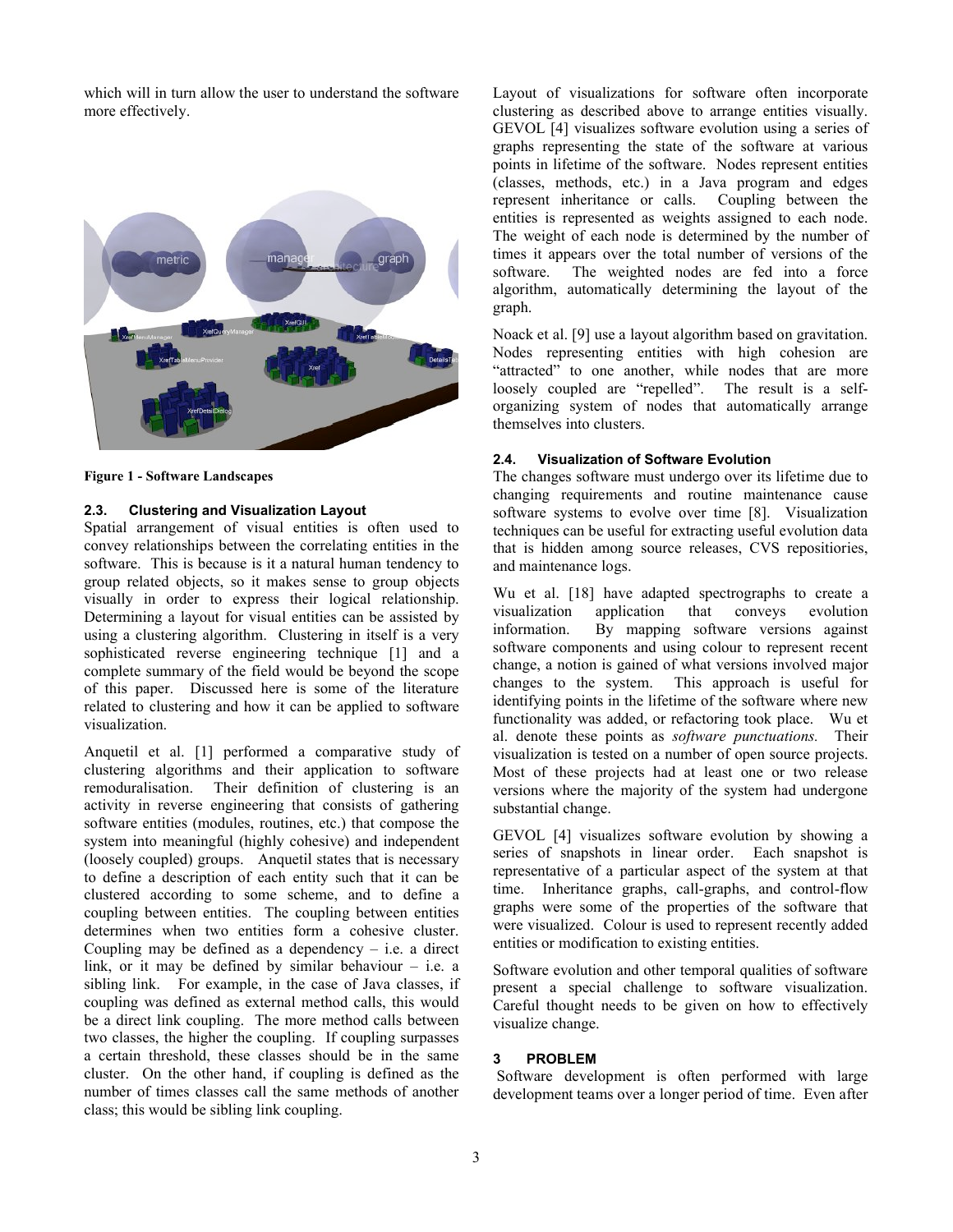the software is deployed, maintenance must be performed to ensure the continuing fulfillment of requirements. With object-oriented software it is desirable to retain modularity. That is, it is desirable to limit the dependencies between components. The evolution process that all software systems must undergo can often cause components to lose their modularity and become logically linked to other components. This has the unfortunate side-effect of making changes to software more complicated than they need to be, as changes in one component may cause unintended changes in behaviour in a dependent component.

# **4 APPROACH**

A visualization of the software that clearly represents coupling and cohesion between software components may aid software developers in determining what changes to the system contributed to the coupling. Once the cause of the increased cohesion is identified, corrective action could then be taken to reduce the unwanted cohesion.

The approach taken by Wu et al. [18] with their evolution spectrographs allowed developers to quickly identify what versions of the system resulted in software punctuations. A similar approach could be used to determine what versions of the system resulted in increased coupling.

SoftSphere is an attempt at visualizing coupling between software entities in a Java program. The evolution of the system in terms of coupling is also visualized. While far from a complete development application, SoftSphere provides a framework to determine what visualization techniques can be used to visualize aspects of software such as coupling, cohesion, and software evolution.

#### **5 IMPLEMENTATION**

SoftSphere was designed to extract the syntactical structure of Java programs and visually represent the various entities and relationships composing the software. The goal is to use data mining techniques similar to what was described in Section 2 to generate a factbase. The resulting factbase is structured such that it is a simple task to transform the facts into visual primitives. A simple clustering algorithm is used to arrange the visual primitives allowing the user to quickly perceive what entities are more closely coupled. That is, the spatial position of visual entities reflects the strength of the relationship between their correlating entities in the software. Finally, the evolution of the system can be viewed by allowing the user to iterate through subsequent versions of the system.

## **5.1. Generating the Factbase**

A source transformation language, TXL [16], is used to generate a factbase listing the various entities and relationships that compose a piece of Java software. A separate TXL program was used to derive each type of fact from the source code. The type of entity facts that were extracted from the source code include:

Package entities

- **Class entities**
- **Method entities**
- Global Field entities
- Local Field entities

The types of relationship facts extracted from the source code include:

- Import facts
- Local Method Call facts
- External Method Call facts

The facts are written in text format. A different text file is used for each type of fact. The application parses the text file and creates an internal hierarchical structure of the software in memory. Each fact contains information relating where in the hierarchy it should be placed.

| Package coupling | Imports                               |
|------------------|---------------------------------------|
| Class coupling   | External Method Calls, Use<br>of Type |
| Method coupling  | Local Method Calls                    |

The relationship facts are used to build a measure of coupling between entities, similar to the description of entity coupling given by Anquetil et al [1]. Coupling between package entities is defined as the number of imports between packages. That is, two packages are defined to be highly coupled when one of the packages imports many classes from the other package. The same concept is used for coupling between classes. Coupling for classes is determined by the number external method calls between classes. Local method calls determine the coupling between method entities. Table 1 summarizes the different definitions of coupling used for each software entity.

TXL provides an efficient means of gathering syntactical data from the software. It is possible to generate a new factbase each time the visualization is run, at the small expense of a few seconds of overhead processing time.

# **5.2. Visual Representation**

The mapping of software entities and relationships to visual representation is performed in OpenGL. A number of features offered by OpenGL are used to create an effective 3D representation of the software's syntactical structure.

The scene is rendered using a perspective viewing projection. This viewing projection is the closest approximation to how the human vision system actually perceives reality. The basic concept behind this view is that distant objects appear smaller than objects that are closer.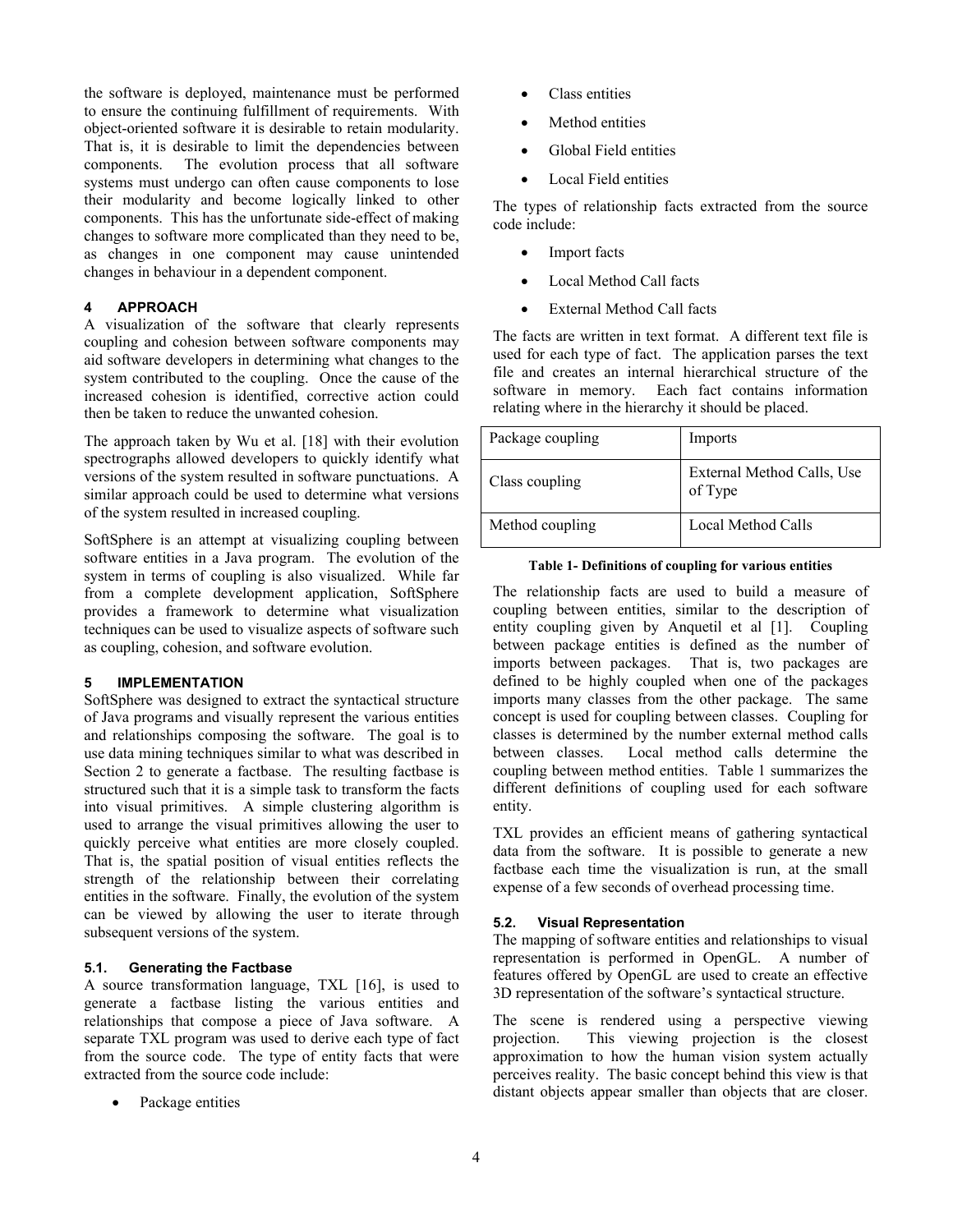This gives a more believable impression of a three dimensional scene.

Standard OpenGL lighting was used to automatically shade the objects, further enhancing the three-dimensional feel to the scene. Figure 2 demonstrates how these two effects used together create a three-dimensional representation of software.



Figure 2 - 3D Effect achieved with lighting and perspective viewing projection

As evident from the title of the prototype, the various software entities are represented by spheres. In the current implementation of SoftSphere software attributes were not mapped to the shape of the entity. The sphere seemed to be the most aesthetically pleasing choice for this type of visualization. Relationships between the software entities were represented by edges between their corresponding spheres.

The user can navigate through several views of the software. Each view pertains to a different syntactical level of the software. The default level is the package-level view. The user can view the packages and their relationships to other packages (defined by Import facts). By selecting a particular package, the user can switch to a class-level view. Classes that are contained by the selected package will be displayed along with their relations to other classes in that package (defined by external method calls, and field types). Selecting a particular class will switch to the method-level view which display methods and global fields present in the selected class.

# **5.3. Visualization Layout**

Finding an effective method of arranging visual entities in the viewing space can be difficult. The entities must be arranged such that there is a limited amount of occlusion and clutter. On top of this requirement is the desire to use spatial position of entities such that it conveys the coupling between entities in an intuitive manner.

A gravity-based clustering algorithm was devised in order to meet the two above requirements. The algorithm is based on the following two rules:

- ! Highly coupled nodes attract each other to a minimum distance based upon the strength of the coupling.
- Nodes with no or little coupling are repelled to a pre-defined distance.

So in effect, there are two types of force determining the locations of each node in the graph. Attraction is used to move coupled nodes towards one another, and stop when they have reached a suitable distance. Repulsion is used to move unrelated nodes away from one another, reducing clutter in the layout, and placing further emphasis on the clusters generated by attracted nodes. Initially, the nodes are place in a pseudo-random arrangement that ensures that no two nodes will be placed in approximately the same position. The clustering algorithm is then put into effect until the arrangement stabilizes itself. Figure 3 shows an example arrangement of a system generated by this algorithm. In the lower right of the arrangement is a group of highly coupled nodes.



Figure 3 - Gravity based clustering algorithm to visualize coupling

## **5.4. Visualizing Software Evolution**

To visualize the evolution of the software, each version of the software is loaded into the visualization. The user can iterate through the subsequent versions of the software. The visualization will automatically rearrange itself to reflect the changes made in each version. One of the drawbacks of systems such as GEVOL or Wu's spectrographs was that it was difficult to track changes from version to version of the software. The method of visualizing evolution employed by SoftSphere allows the user to dynamically view how the software changes over time, instead of viewing individual snapshots or the entire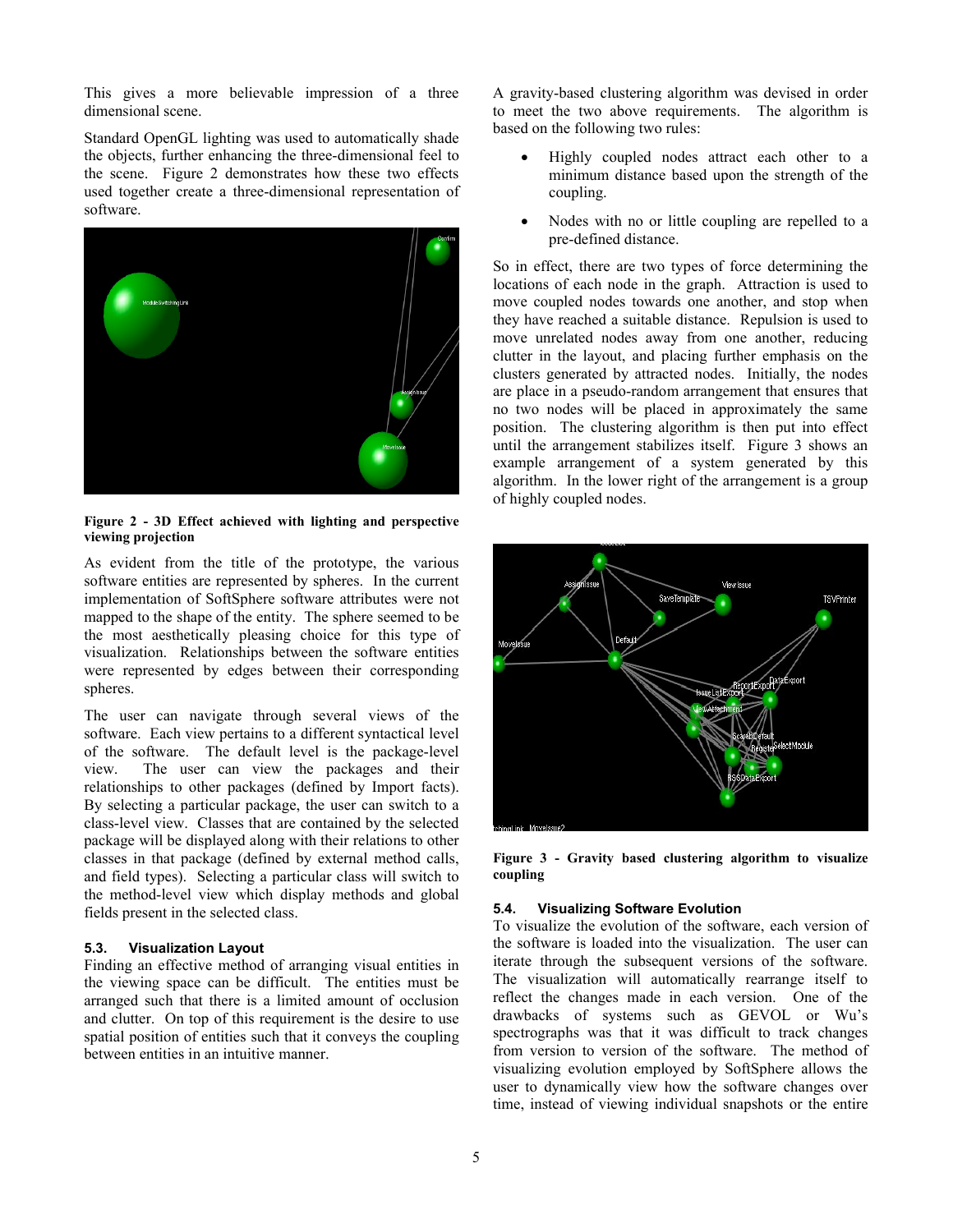

#### Figure 4 – Visualization of coupling between packages and classes for the Scarab Issue Tracking Application [13]

course of change all at once. A mental map of the software is preserved through the use of animation.

#### **5.5. Interactivity**

A certain level of interactivity was necessary in order to make full use of the three-dimensional rendering of the visualization. While 3D rendering may promote cognitive understanding, it also has the potential to increase the effects of occlusion. Since a sense of depth has now been introduced, background objects are more likely to be occluded by objects in the foreground. This problem presents the need for interactive techniques that allow the user to manipulate the visualization or the viewpoint.

The ability to rotate, zoom, and pan the camera view provide the user with a means to customize the viewpoint. The level of abstraction with which the visualization is viewed can also be changed. The software can be viewed at the package, class, method, or field level by selecting an entity and viewing the contents. For example, selecting a package entity will show the inner classes of that package. Figure 4 shows the expansion of a package node, allowing the interior classes of the package to become visible.

## **6 OBSERVATIONS**

The design and implementation of SoftSphere was performed to see if it was viable to represent coupling and software evolution in a three-dimension rendering using a gravity-based clustering algorithm. The effectiveness of each technique was informally evaluated.

To verify that coupling was being represented properly, an open source project consisting of several packages and a moderate amount of classes per package was visualized using SoftSphere. Figure 4 shows a visualization of the

open source project Scarab [13]. Scarab is a issue-tracking system implemented entirely in Java. Looking at the visualization of package coupling on the left, it is apparent that the *screens* package and the *tools* and *tools.localization* packages are all highly coupled. This would indicate to a developer that before making changes to any of these packages it would be wise to carefully consider the effects those changes would have on the other packages.

Expanding the *screens* shows approximately 20 classes inside of that package. An obvious cluster has formed in the lower right of the visualization. These classes all pertain to the export of data. Therefore, it makes sense that there is some degree of cohesion between these classes.

The use of node position to relate coupling works to give a general idea of coupling. However, detailed information on the nature of the coupling may be more useful. Integrating a feature that allows the user to obtain specific details about the code contributing to the coupling of the components could be increase the usefulness of the visualization significantly.

The use of three-dimensional rendering for SoftSphere allowed experimentation with interactive techniques that otherwise would not have been possible in a 2D rendering. It also presented subtle annoyances and problems that would not have been present otherwise. For example, occlusion becomes more of a problem, especially when using the perspective view. If viewed from an inappropriate angle, a single graph may have most of its entities occluded by a few entities at the forefront.

By introducing a three-dimensional perspective rendering, the effectiveness of mapping software attributes to the size of the visual entities is also reduced if not eliminated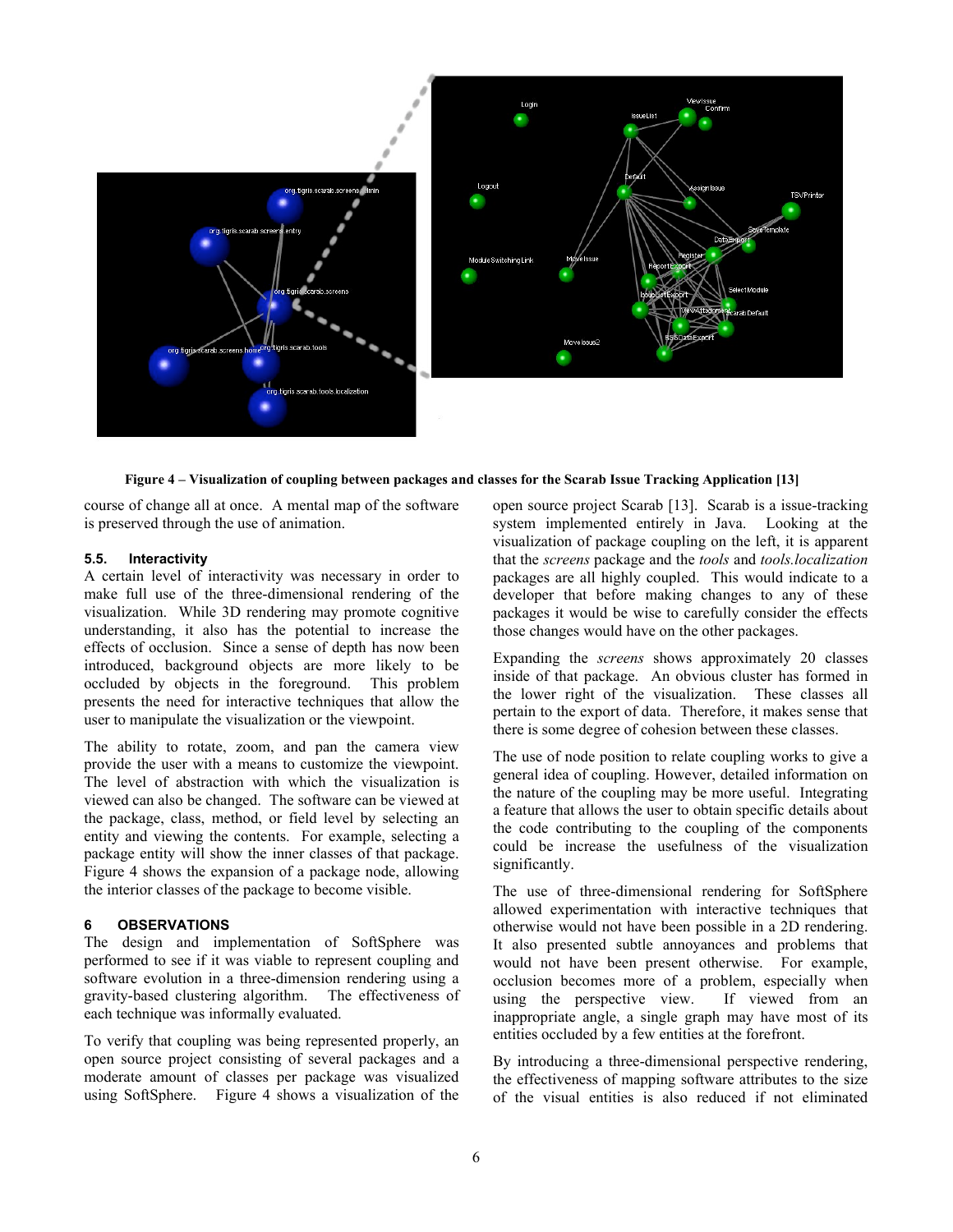entirely. As the visible size of entities is reduced the farther back in the view they are placed, it is difficult to convey any meaning by physically making objects larger or smaller.

Determining if 3D rendering actually increases cognitive understanding is not a straight-forward task. By having people observe the visualizations and interact with the application can give a rough idea of how effective the visualization is at communicating software coupling, but formal usability study would be necessary to validate any positive or negative result.

Informal demonstrations of SoftSphere have produced encouraging reactions. Observers have expressed their desire to visualize their own programs with the application, and found interacting with the visualization to be an engaging experience. While far from solid evidence that the techniques have merit, it does provide some encouragement for continuing work on the prototype.

# **7 CONCLUSION**

SoftSphere was presented as an application that incorporated a series of techniques to aid in creating an effective visualization of coupling between software entities such as Java packages, classes, methods, and fields. SoftSphere is not a full-fledged software development tool, but a prototype that tests various visualization techniques that could be incorporated into such a tool.

The four stages of information visualization suggested by Ware et al. were kept in mind throughout the creation of the application. TXL programs were used to gather software facts directly from the code and store them in a format suitable as a basis for a hierarchical representation of the software. A three-dimensional rendering of the scene was constructed using a perspective viewing projection and lighting. Interaction techniques supported the ability to interact with the software similar to how a person would interact with a physical object in the real world. A notion of the coupling between the various software entities was obtained through the use of a gravity-based clustering algorithm. A limited sense of how the software evolved in terms of coupling was gained by iterating through subsequent versions of the software and dynamically updating the visualization to reflect any changes made.

Possible avenues for future work include expanding the feature set of SoftSphere to include transition effects so that when changing the level-of-abstraction (e.g. switching from package level to class level) the selected entity can be shown in context to the level above it. The would further preserve the mental map the user has of the software and provide a more aesthetic experience when using the software.

Other definitions of coupling should also be considered. Instead of visualizing syntactical coupling, logical coupling (as done in softChange [5]) could be calculated using a variety of methods and visualized in a similar fashion.

# **8 REFERENCES**

- [1] N. Anquetil and T.C. Lethbridge. Comparitive Study of Clustering Algorithms and Abstract Representations for Software Remodularisation. *IEE Proceedings – Software*, 2003.
- [2] M. Balzer, A. Noack, O. Deussen, C. Lewerentz. Software Landscapes: Visualizing the Structure of Large Software Systems. *Joint EUROGRAPHICS – IEEE TCVG Symposium on Visualization,* Konstanz, Germany, 2004.
- [3] M. Burch, S. Diehl, and P. Weißgerber. Visual Data Mining in Software Archives*. SoftVis '05: Proceedings of the 2005 ACM symposium on Software visualization,*  New York, 2005.
- [4] C. Collberg, S. Kobourov, J. Nagra, J. Pitts, and K. Wampler. A System for Graph-Based Visualization of the Evolution of Software*. SoftVis '03: Proceedings of the 2003 ACM symposium on Software visualization,* San Diego, California, 2003.
- [5] D.M. German. Mining CVS Repositories, the softChange Experience. *Proceedings SEKE 2004 The 16th Internation Conference on Software*, Banff, 2004.
- [6] D.M. German, A. Hindle, and N. Jordan. Visualizing the evolution of software using softChange. *Journal of Software Engineering Knowledge Engineering*, Edinburgh, 2004.
- [7] P. Irani, M. Tingley and C. Ware. Using Perceptual Syntax to Enhance Semantic Content in Diagrams. *IEEE Comput. Graph. Appl*., 2001.
- [8] M.M. Lehman and L.A.Belady. Program Evolution Process of Software Change. *Academic Press*, London UK, 1985.
- [9] A. Noack and C. Lewerentz. A Space of Layout Styles for Hierarchical Graph Models of Software Systems. *SoftVis '05: Proceedings of the 2005 ACM symposium on Software visualization*, New York, 2005.
- [10] A. Orso, J.A. Jones, M.J. Harrold, and J. Stasko. Gammatella: Visualization of Program-Execution Data for Deployed Software. *ICSE '04: Proceedings of the 26th International Conference on Software Engineering*, 2004.
- [11]O. Radfelder and M. Gogolla. On better understanding UML diagrams through interactive three-dimensional visualization and animation. *AVI '00: Proceedings of the working conference on Advanced visual interfaces, Palmero*, Italy, 2000.
- [12] G. Robles, J.M. Gonzalez-Barahona, and R.A. Ghosh. GlueTheos: Automating the Retrieval and Analaysis of Data from Publicly Available Software Repositories. *MSR 2004*, Edinburgh, 2004.
- [13] Tigris.org: Open Source Software Engineering Tools. April  $28^{th}$ . <http://scarab.tigris.org/>.